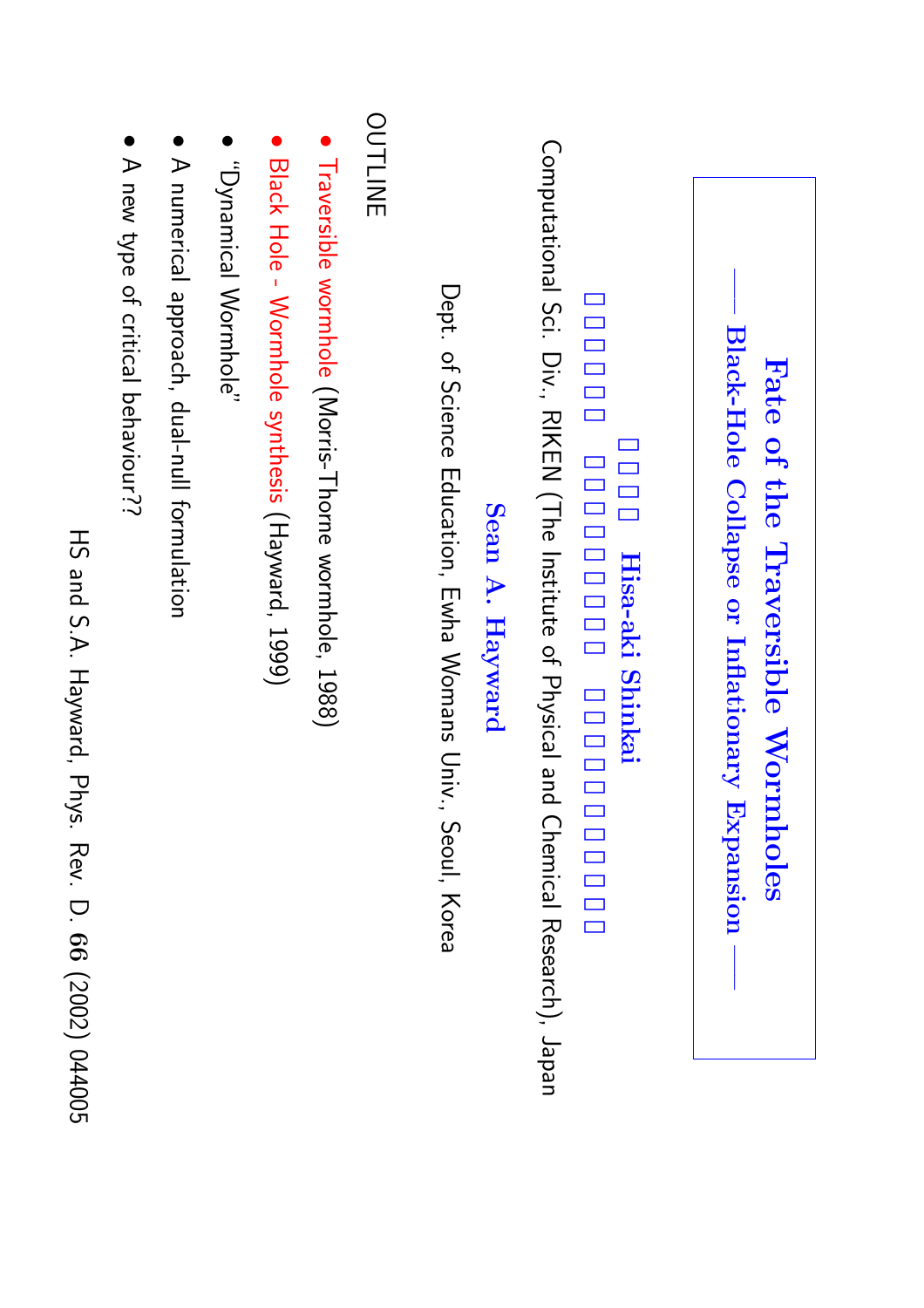# Morris-Thorne's"Traversable" wormhole

M.S. Morris and K.S. Thorne, Am. J. Phys. 56 (1988) 395 M.S. Morris, K.S. Thorne, and U. Yurtsever, PRL 61 (1988) 3182 H.G. Ellis, J. Math. Phys. 14 (1973) 104 (G. Clément, Am. J. Phys.57 (1989) 967)

Desired properties of traversable**SH**S

- 1. Spherically symmetric and Static ⇒ M. Visser, PRD 39(89) 3182 & NPB 328 (89) 203
- 2. Einstein gravity
- .<br>.<br>. Asymptoticallyflat
- 4. No horizon for travel through
- 5. Tidal gravitationalforces should be small for traveler
- 6. Traveler should cross it in a finite and reasonably small proper time
- 7. Must have a physically reasonablestress-energy tensor ⇒ Weak Energy Conditionis violated at the WH throat.
- ⇒ (Null EC is also violated in general cases.)
- 8. Should be perturbativelystable
- 9. Should be possible to assemble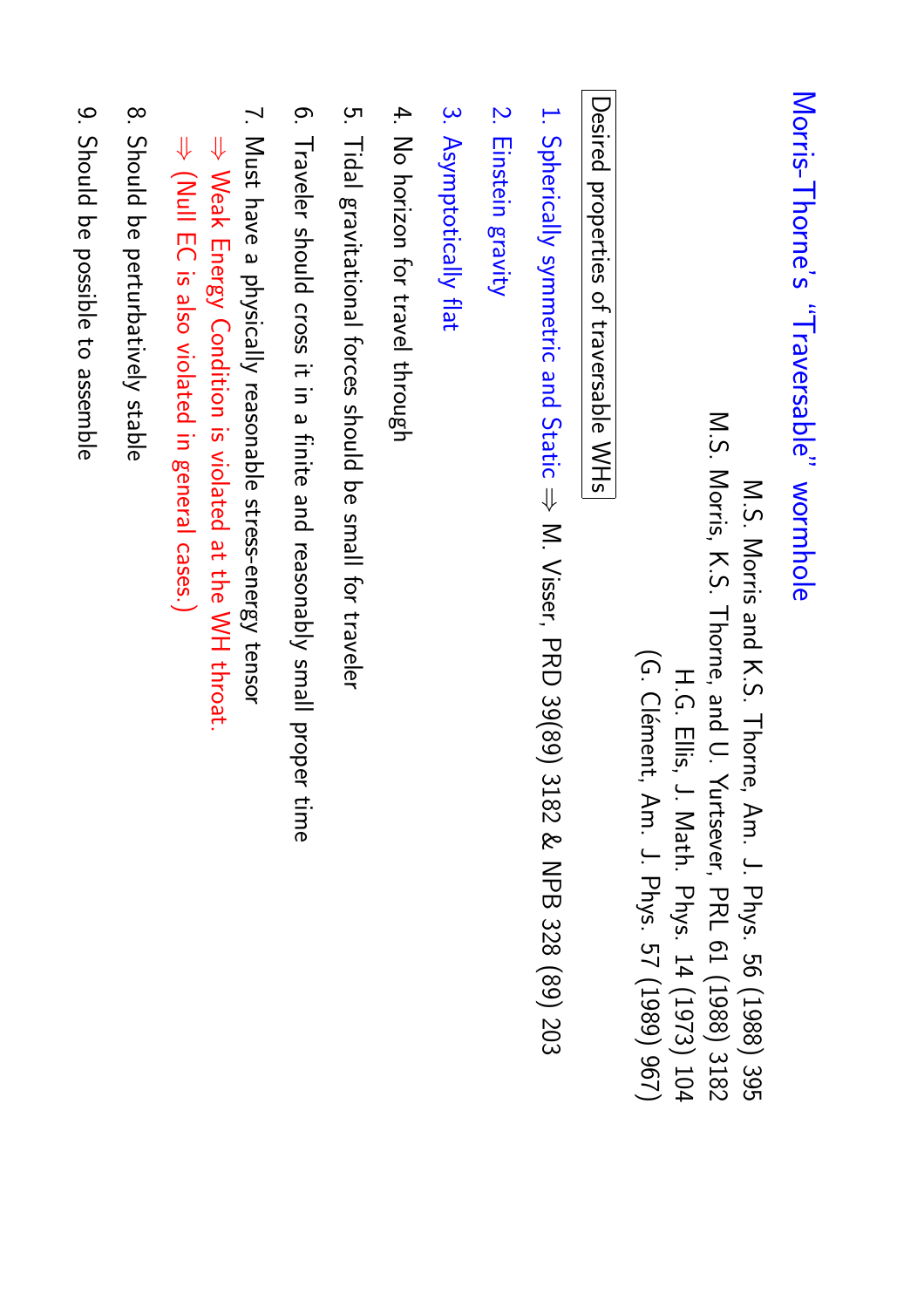### **1 WhyWormhole?**

- Morris & Thorne 1988, Sagan"Contact"etc<br>O They make great science fiction – short cuts between otherwisedistant regions.
- م<br>7 They increase our understanding of gravity when the usual energy conditions ወ not satisfied, due to quantum effects (Casimir effect, Hawking radiation) or alternative gravity theories,brane-worldmodels etc.
- faces andCan be definedby trapping horizons (TH). They are very similar to black holes –both contain (marginally) trappedsur-

Wormhole ≡ Hypersurface foliated by marginally trappedsurfaces

 $\bullet$ New duality? DD<br>工 and $\lesssim$ are interconvertible?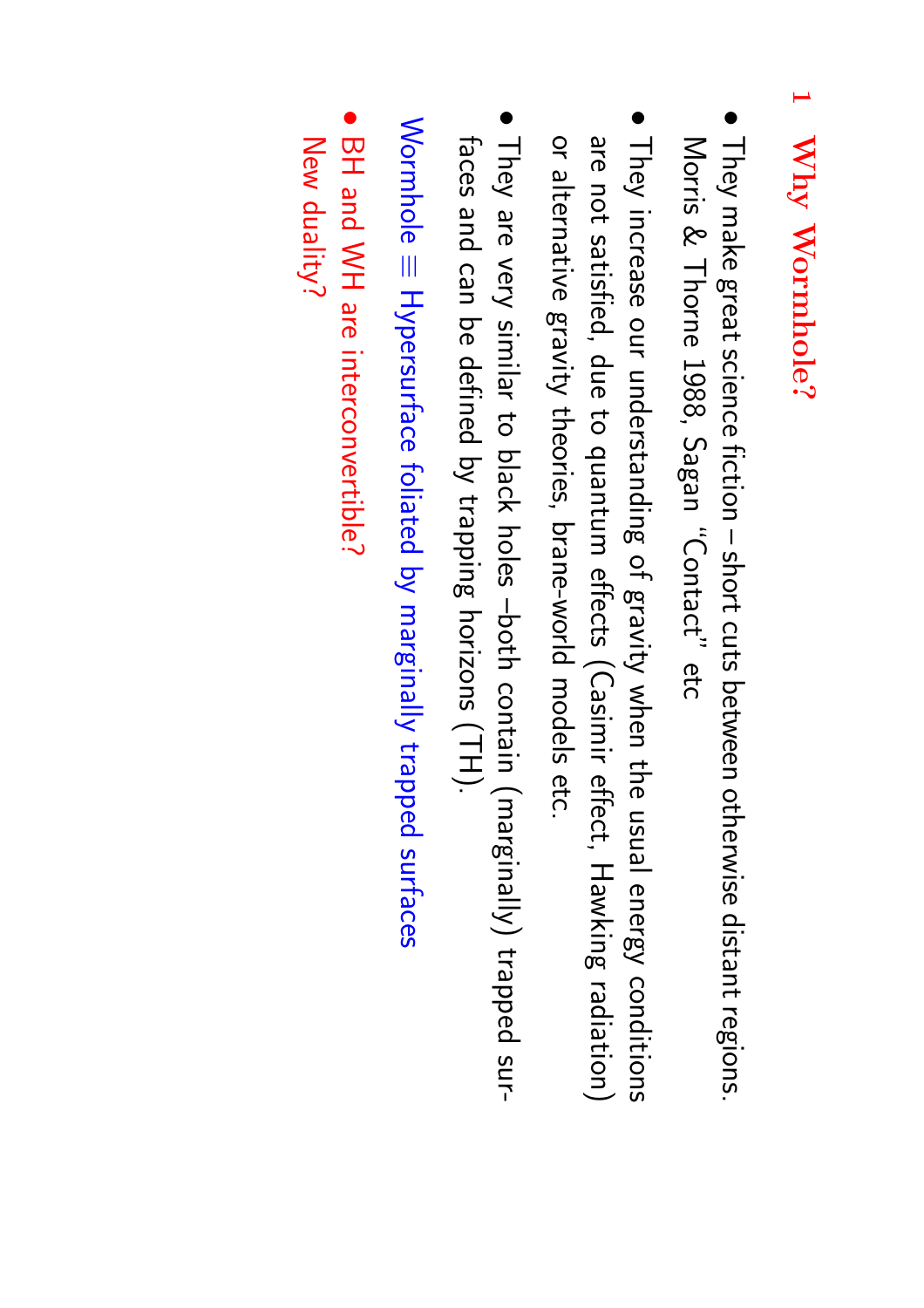|                           | but constructible ???                    |                                                           |               |
|---------------------------|------------------------------------------|-----------------------------------------------------------|---------------|
|                           | Unlikely to occur natura<br>$\dot{\leq}$ | occur naturally                                           | Appearance    |
|                           | "exotic" matter                          | (or vacuum)<br>normal matter                              |               |
|                           | Negative energy density                  | Positive energy density                                   | Einstein eqs. |
|                           | $\Rightarrow$ 2-way traversable          | ⇒ 1-way traversable                                       |               |
|                           | outer THs                                | outer<br>TH                                               | defined by    |
|                           | Temporal (timelike)                      | Achronal (spatial/null)                                   | Locally       |
|                           | Wormhole                                 | Black Hole                                                |               |
|                           |                                          | evolve in plus / minus density.                           |               |
|                           | THs differs, whether THs                 | Only the causal nature of the                             |               |
|                           |                                          | surfaces and can be defined by trapping horizons (TH)     |               |
|                           |                                          | They are very similar – both contain (marginally) trapped |               |
|                           |                                          |                                                           |               |
| Mod. Phys. D 8 (1999) 373 | S.A. Hayward, Int. J.                    |                                                           |               |
|                           |                                          | BH and VH are interconvertible ? (New Duality?)           |               |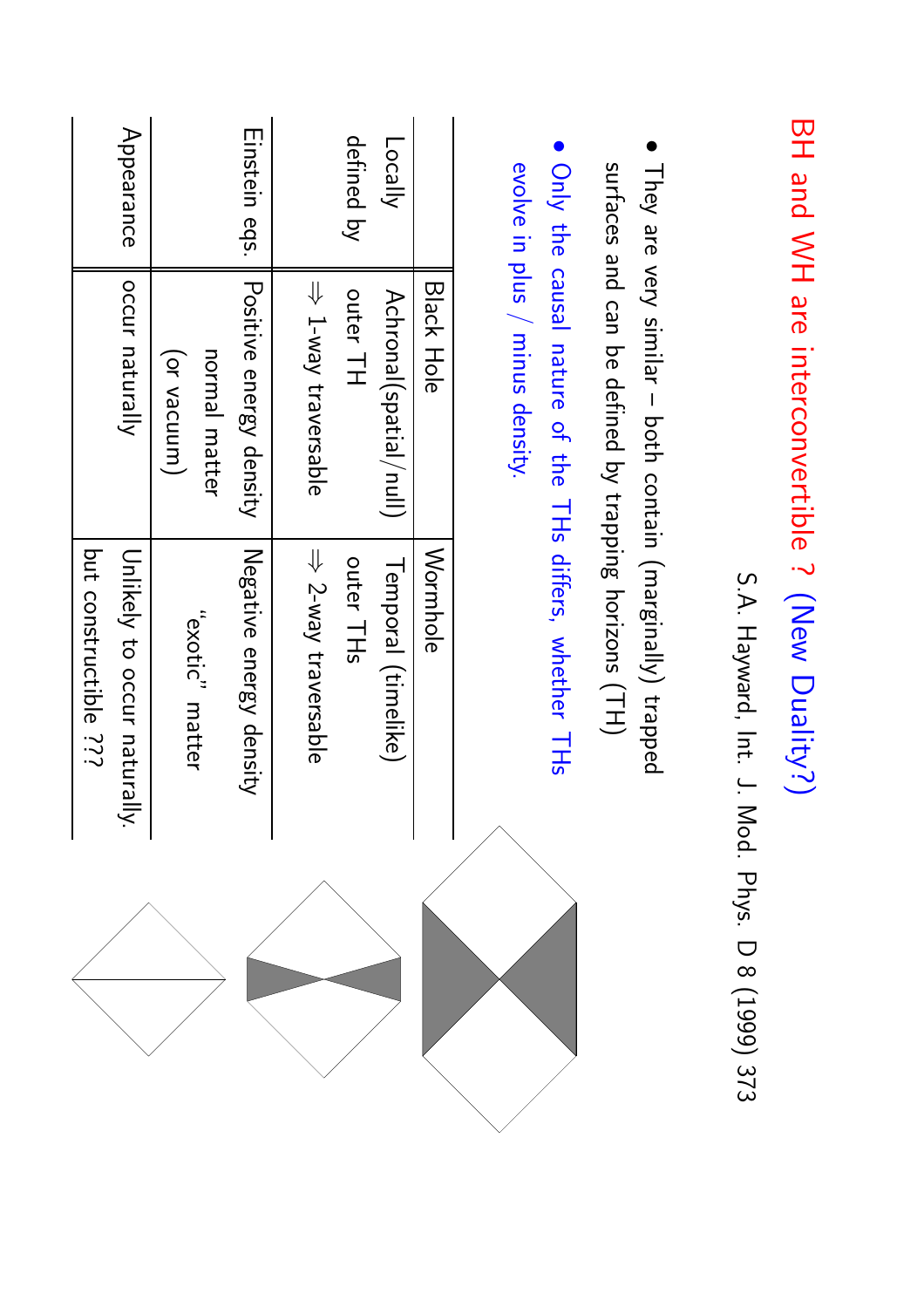## **2 Fate of Morris-Thorne (Ellis)wormhole?**

- *•* **"Dynamicalwormhole" defined by local trapping horizon**
- *•* **sphericallysymmetric, both normal/ghost KG field**
- *•* **apply dual-nullformulation in order to seek horizons**
- *•* **Numericalsimulation**
- **2.1 ghost/normalKlein-Gordon fields**

Lagrangian:

$$
\mathcal{L} = \sqrt{-g} \left[ \frac{R}{16\pi} - \frac{1}{4\pi} \left( \frac{1}{2} (\nabla \psi)^2 + V_1(\psi) \right) + \frac{1}{4\pi} \left( \frac{1}{2} (\nabla \phi)^2 + V_2(\phi) \right) \right]
$$
\n
$$
\text{chost}
$$
\n
$$
\text{cpost}
$$

The field equations

$$
G_{\mu\nu} = 2\left[\psi_{,\mu}\psi_{,\nu} - g_{\mu\nu}\left(\frac{1}{2}(\nabla\psi)^2 + V_1(\psi)\right)\right] - 2\left[\phi_{,\mu}\phi_{,\nu} - g_{\mu\nu}\left(\frac{1}{2}(\nabla\phi)^2 + V_2(\phi)\right)\right]
$$

$$
\Box\psi = \frac{dV_1(\psi)}{d\psi}, \qquad \Box\phi = \frac{dV_2(\phi)}{d\phi}. \quad \text{(Hereafter, we set } V_1(\psi) = 0, V_2(\phi) = 0)
$$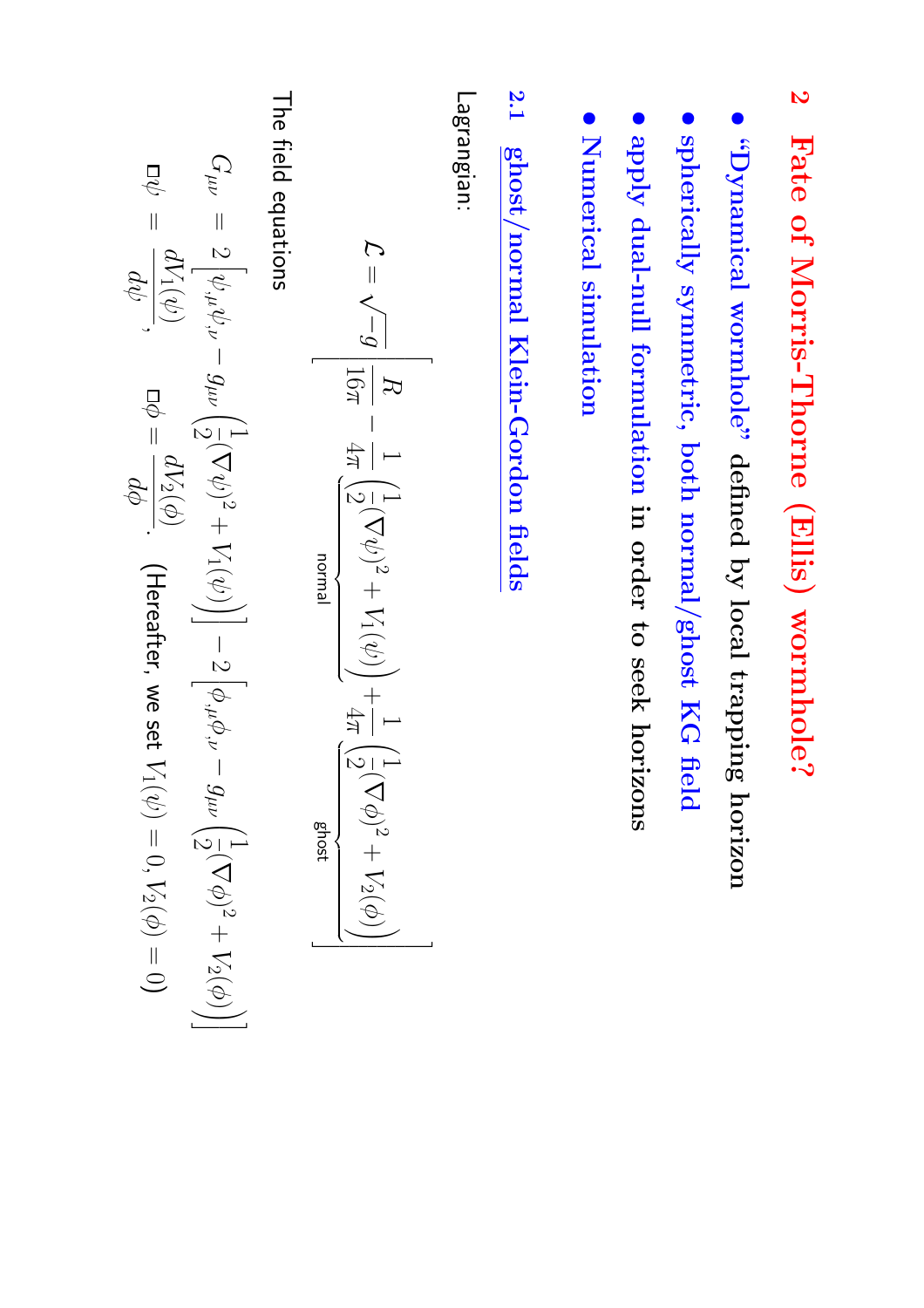| momenta of $\psi$<br>momenta of $\phi$<br>expansions<br>inaffinities                                                                                                                                                                                         |                                                                                                                                                         | $r\partial_+\partial_-\phi+( \partial_+ r) (\partial_-\phi)+( \partial_- r) (\partial_+\phi)$                                                                                                                                                                                                                                                                                                                                                                                                                                           | The Einstein equations:<br>where $r = r(x^+, x^-), f = f(x^+, x^-), \dots$ | The spherically symmetric line-element: | 2.2                                                                                                                              |
|--------------------------------------------------------------------------------------------------------------------------------------------------------------------------------------------------------------------------------------------------------------|---------------------------------------------------------------------------------------------------------------------------------------------------------|-----------------------------------------------------------------------------------------------------------------------------------------------------------------------------------------------------------------------------------------------------------------------------------------------------------------------------------------------------------------------------------------------------------------------------------------------------------------------------------------------------------------------------------------|----------------------------------------------------------------------------|-----------------------------------------|----------------------------------------------------------------------------------------------------------------------------------|
| $\pi_{\pm} = r \partial_{\pm} \psi = \Omega^{-1} \partial_{\pm} \psi$<br>$\nu_{\pm} = \partial_{\pm} f$<br>$\phi_{\pm}\phi_{\pm}\phi_{\pm}\phi_{\pm}\phi_{\pm}\phi_{\pm}\phi_{\pm}$<br>$\theta_{\pm} = 2\partial_{\pm}r = -2\Omega^{-2}\partial_{\pm}\Omega$ | define first-order variables, the conformally rescaled momenta<br>To obtain a system accurate near $\Im^+$ , we introduce the conformal factor $\Omega$ | $r\partial_+\partial_-\psi+( \partial_+ r)(\partial_-\psi)+( \partial_- r)(\partial_+\psi) = 0.$<br>$r^2\partial_+\partial_-f+2(\partial_+r)(\partial_-r)+e^{-f}$<br>$r\partial_+\partial_-r+( \partial_+r)(\partial_-r)+e^{-f}/2$<br>$\partial_{\pm}\partial_{\pm}r+(\partial_{\pm}f)(\partial_{\pm}r)$<br>$= 0,$<br>$\hspace{.2cm} = \hspace{.2cm} + 2r^2(\partial_+\psi)(\partial_-\psi) - 2r^2(\partial_+\phi)(\partial_-\phi),$<br>$\vert\vert$<br>$\vert\vert$<br>$\mathbf{C}$<br>$-r(\partial_\pm\psi)^2+r(\partial_\pm\phi)^2.$ |                                                                            | $ds^2 = r^2 dS^2 - 2e^{-f} dx^+ dx^-$ , | dual-null formulation, spherically symmetric spacetime<br>S A Hayward, CQG 10 (1993) 779, PRD 53 (1996) 1938, CQG 15 (1998) 3147 |
| $(\theta_\pm=2r^{-1}\partial_\pm r)$<br>$\tag{4}$<br>$\begin{pmatrix} 1 \\ 2 \end{pmatrix}$                                                                                                                                                                  | $=1/r$ . We also                                                                                                                                        |                                                                                                                                                                                                                                                                                                                                                                                                                                                                                                                                         |                                                                            |                                         |                                                                                                                                  |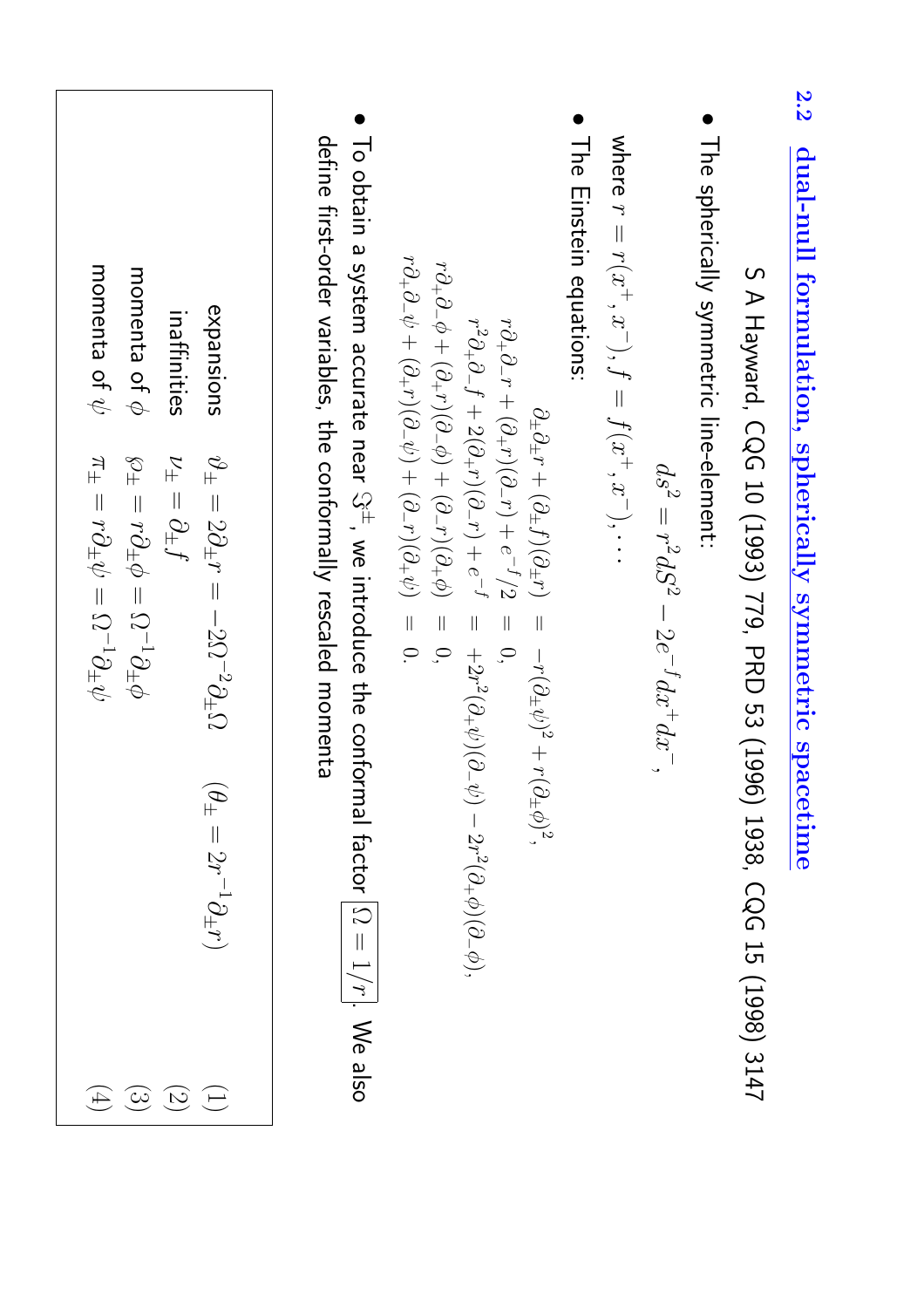The set of equations (cont.):  
\n
$$
\frac{\partial_+ \vartheta_{\pm}}{\partial_+ \vartheta_{\pm}} = -\nu_{\pm} \vartheta_{\pm} - 2\Omega \pi_{\pm}^2 + 2\Omega \varphi_{\pm}^2,
$$
\n
$$
\frac{\partial_+ \vartheta_{\pm}}{\partial_+ \vartheta_{\pm}} = -\Omega^2 (\vartheta_{\pm} \vartheta_{-}/2 + e^{-f}) ,
$$
\nand remember the identity:  $\partial_+ \partial_- = \partial_- \partial_{\mp} \pi_{\pm}/2$ .  
\nand remember the identity:  $\partial_+ \partial_- = \partial_- \partial_{\pm} \pi_{\pm}/2$ .  
\n
$$
\frac{\partial_+ \vartheta_{\pm}}{\partial_{\pm} \vartheta_{\mp}} = -\Omega \vartheta_{\mp} \pi_{\pm}/2,
$$
\n
$$
\frac{\partial_+ \vartheta_{\mp}}{\partial_+ \vartheta_{\pm}} = -\Omega \vartheta_{\mp} \pi_{\pm}/2, \qquad \text{(8)}
$$
\n
$$
\frac{\partial_+ \vartheta_{\pm}}{\partial_+ \vartheta_{\pm}} = 0 \text{ since and on } \underline{S}
$$
\n
$$
\frac{\partial_+ \vartheta_{\pm}}{\partial_+ \vartheta_{\pm}} = \vartheta_{\pm} \text{ since } \frac{\vartheta_{\pm}}{\partial_+ \vartheta_{\pm}} = \vartheta_{\pm} = 0
$$
\n
$$
\frac{\partial_+ \vartheta_{\pm}}{\partial_+ \vartheta_{\pm}} = \vartheta_{\pm} = 0
$$
\n
$$
\frac{\partial_+ \vartheta_{\pm}}{\partial_+ \vartheta_{\pm}} = \vartheta_{\pm} = 0
$$

**Generally, we have to set** :  
\n
$$
(\Omega, f, \vartheta_{\pm}, \phi, \psi) \qquad \text{on } S: x^+ = x^- = 0
$$
\n
$$
(\Omega, f, \vartheta_{\pm}, \phi, \psi) \qquad \text{on } S: x^+ = x^- = 0, x^{\pm} \ge 0
$$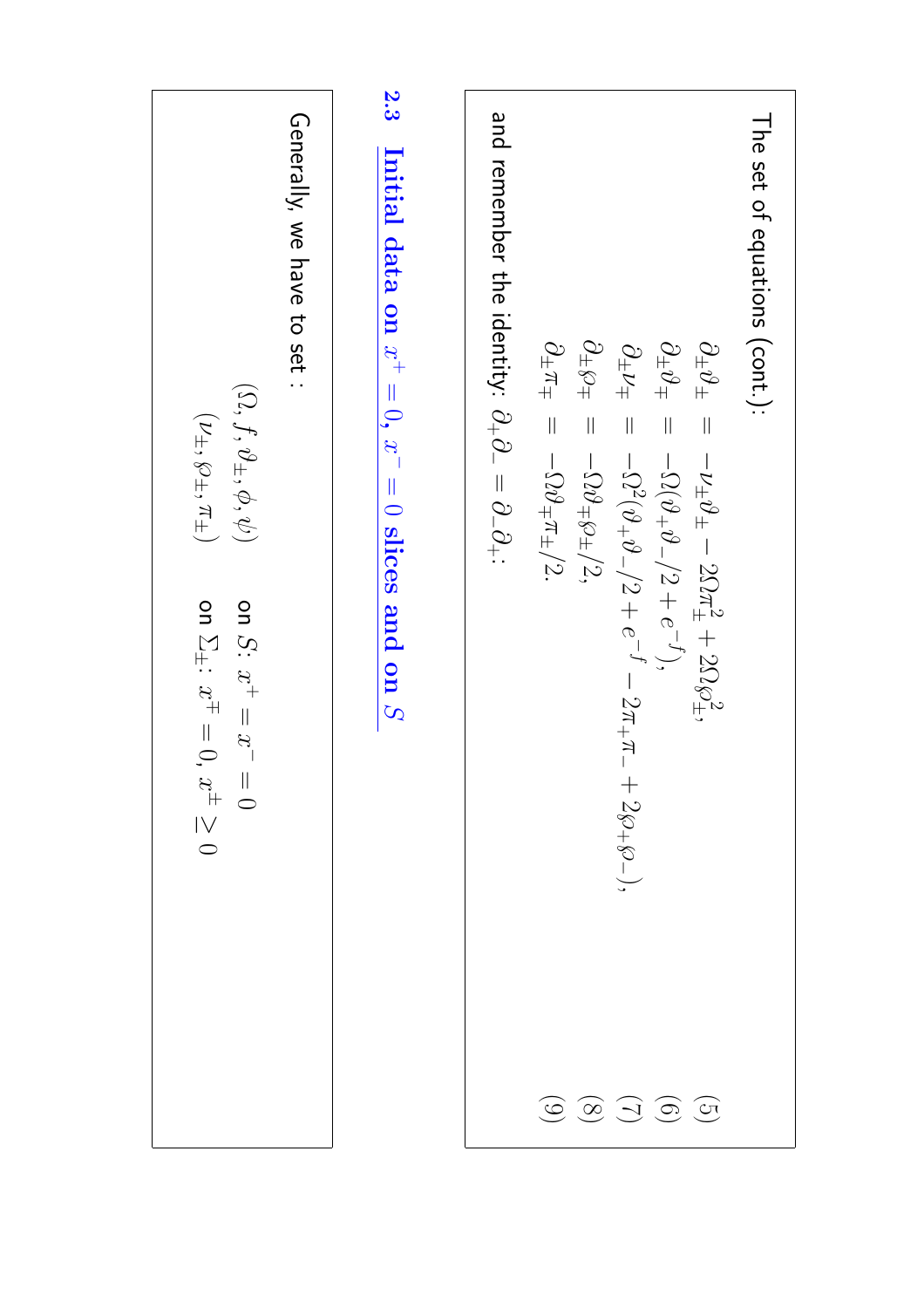

<u>יבה</u><br>פווס Structure for NumericalEvolution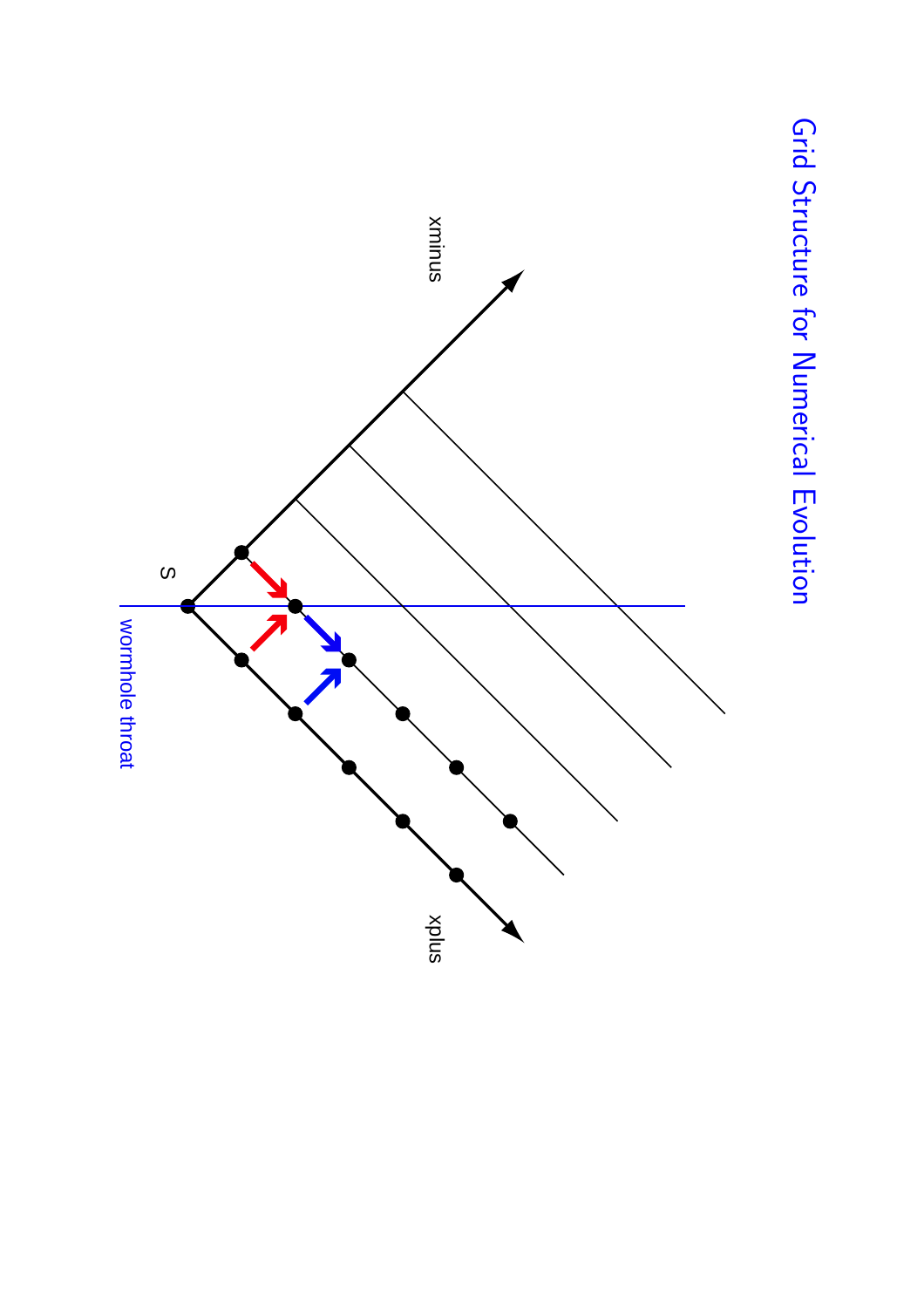ب<br>4.4 **Morris-Thorne (Ellis)wormhole as the initial data**

| $\overline{r}$ | $\begin{array}{c}\n\pi + \\ \end{array}$ | $\zeta$ | $\wp_-$                     | $\wp_+$                     |                   | $\overline{\mathcal{L}}$ | $\mathcal{L}_{+}$ | $\vartheta_\pm$                |       |                      |                                     |
|----------------|------------------------------------------|---------|-----------------------------|-----------------------------|-------------------|--------------------------|-------------------|--------------------------------|-------|----------------------|-------------------------------------|
|                |                                          |         |                             | $+a/\sqrt{2\sqrt{a^2+z^2}}$ | $\tan^{-1}(z/a)$  |                          |                   | $\pm \sqrt{2z}/\sqrt{a^2+z^2}$ |       | $1/\sqrt{a^2 + z^2}$ | on $\Sigma_+$ ( $x^- = 0$ surface)  |
|                |                                          |         | $-a/\sqrt{2}\sqrt{a^2+z^2}$ |                             | $-\tan^{-1}(z/a)$ |                          |                   | $\mp\sqrt{2z}/\sqrt{a^2+z^2}$  |       | $1/\sqrt{a^2+z^2}$   | on $\Sigma_{-}$ $(x^{+}=0$ surface) |
|                |                                          |         |                             |                             | where             | $\delta \varphi_+ =$     | We pr             |                                | where |                      |                                     |

$$
\text{here } z = (x^+ - x^-)/\sqrt{2}.
$$

put the perturbation $\equiv$ ℘+:  $\overline{\phantom{a}}$  $c_{a}$ exp( $c_b(z)$ −  $c_c)^2)$  $c_a, c_b, c_c$ are parameters.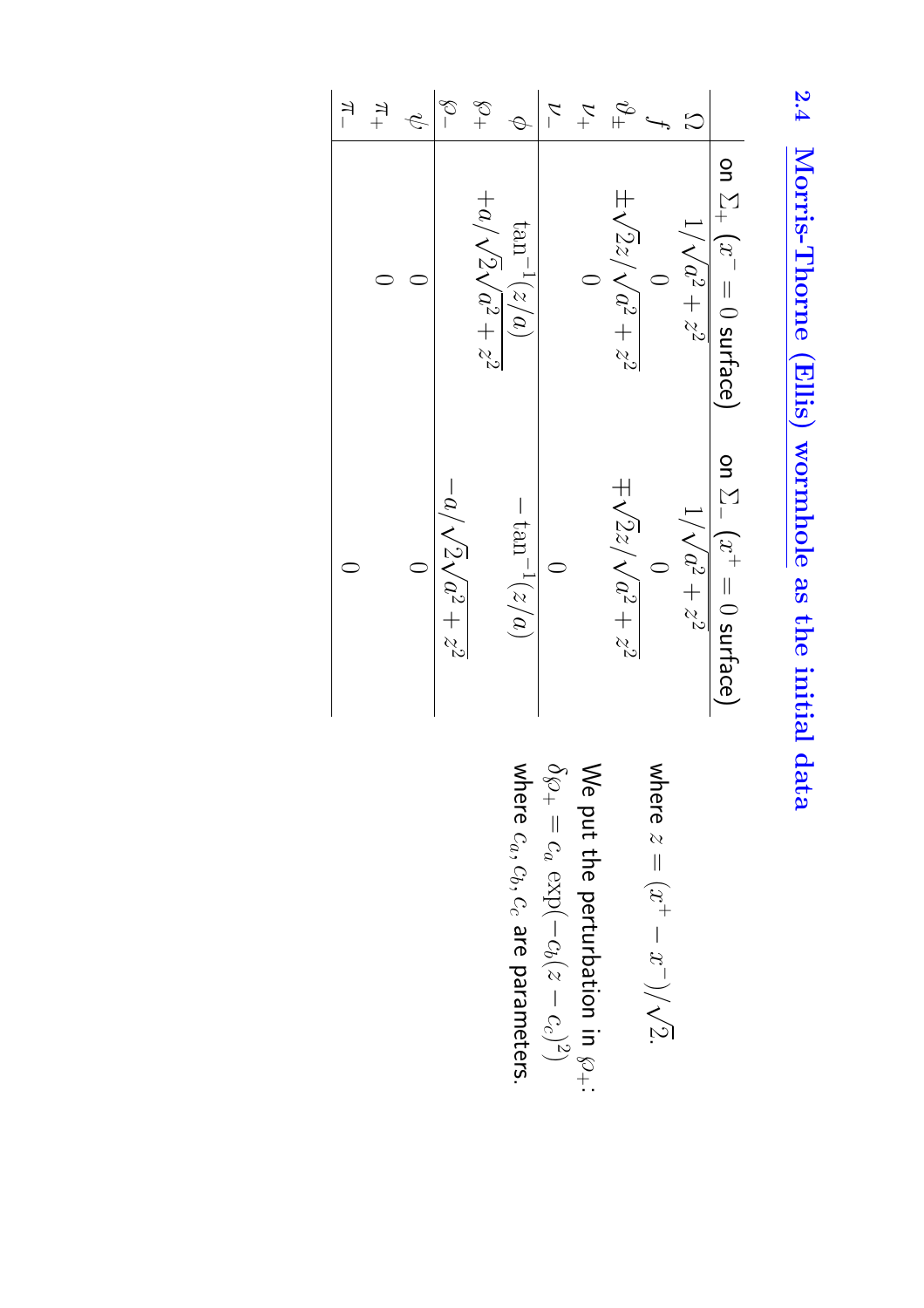#### **2.5 Gravitational**Gravitational mass-energy **mass-energy**

• Localizing, the local gravitationalmass-energy is given by the Misner-Sharp energy  $E_{\cdot}$ 

$$
E = (1/2)r[1 - g^{-1}(dr, dr)] = (1/2)r + e^fr(\partial_r r)(\partial_r r) = \frac{1}{2\Omega}[1 + \frac{1}{2}e^f\,\vartheta_+\vartheta_-]
$$

while the (localized Bondi) conformal flux vector components ϕ±

$$
\varphi^\pm ~=~ r^2 T^{\pm\pm} \partial_\pm r = r^2 e^{2f} T_{\mp\mp} \partial_\pm r = e^{2f} (\pi_\mp^2 - \wp_\mp^2) \vartheta_\pm / 8\pi.
$$

• They are related by the energy propagation equations or unified first law. ∂± $\bm{\varDelta}$  $=4\pi\varphi$ ±,

$$
E(x^+,x^-) = \frac{a}{2} + 4\pi \int_{(0,0)}^{(x^+,x^-)} (\varphi_+ dx^+ + \varphi_- dx^-),
$$

where the integral is independent of path, by conservationof energy.

- **–**  $\lim_{x^+}$ →∞  $E$ is the Bondi energy
- **–**  $\lim_{x^+}$ →∞ ϕ− the Bondi flux for the right-hand universe.
- **–** TO<br>S the static wormhole, the energy  $E$  $\overline{\phantom{a}}$  $a^2/$  $\mathcal C$ √ $\mathcal{C}^2$  $\, + \,$  $\stackrel{\sim}{\sim}$ is everywhere positive, maximal at the throat and zero at infinity,  $\overline{\mathcal{N}}$ → ±∞, i.e. the Bondi energy is zero.
- **–** satisfying the null energy condition, is reversed for the ghost field. Generally, the Bondi energy-loss property,that <u>ី÷</u> shoulda<br>B non-increasingfor matter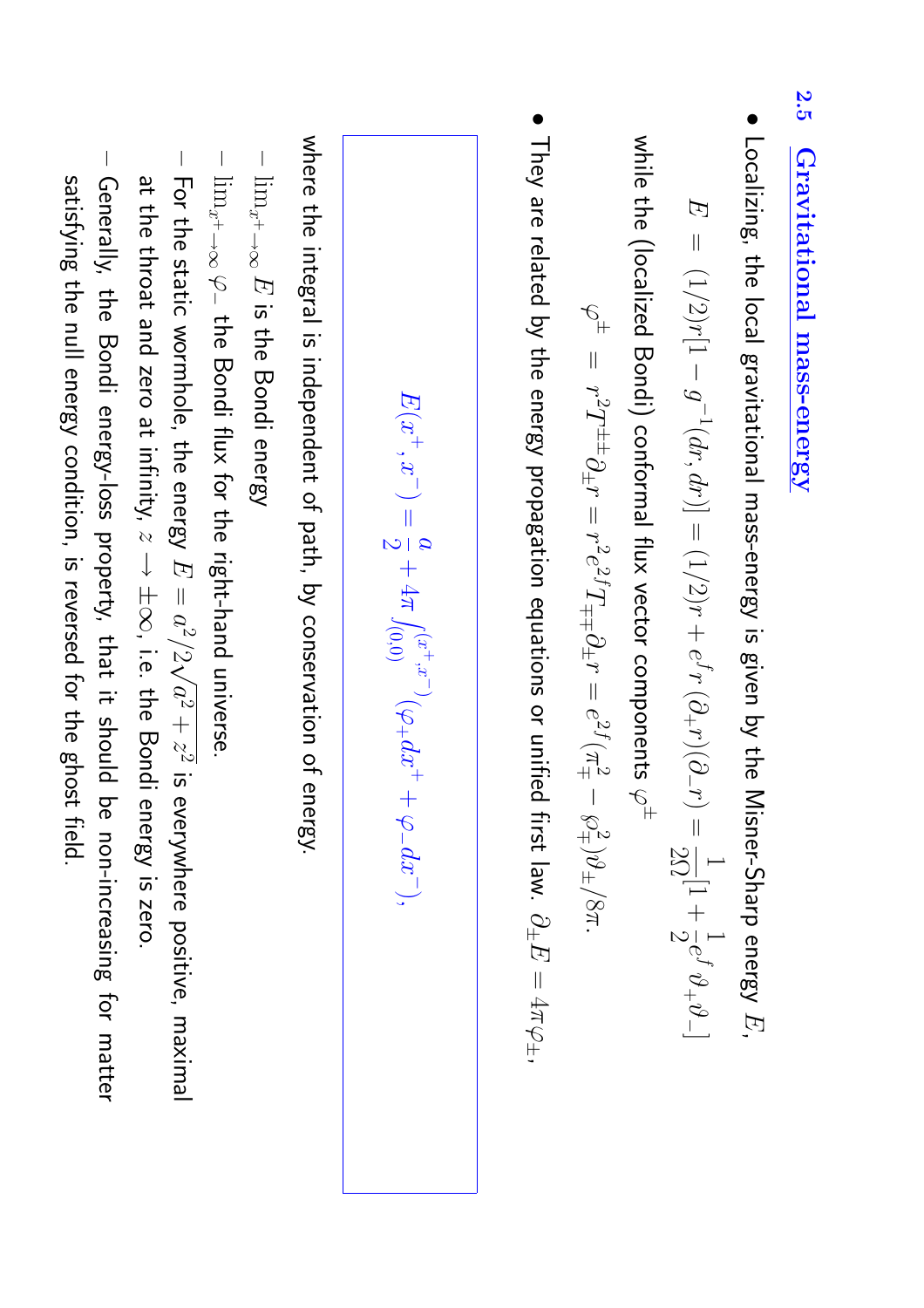**Numerical Grid / Convergence test**



Figure 1: Numerical grid structure. Initial data are given on null hypersurfaces $\Sigma_{\pm}$ (x∓  $= 0,$  $\vec{x}_\pm$  $\vee$ 0) and their intersection S. Figure 2: Convergencebehaviour of the code for exact static wormhole initial data. The location of the trapping horizon ϑ−  $\overline 0$ is plotted for several resolutions labelled by the number of grid points for  $\vec{x}_+$  $=[0, 20]$ . We see that numericaltruncation error eventually destroys the static configuration.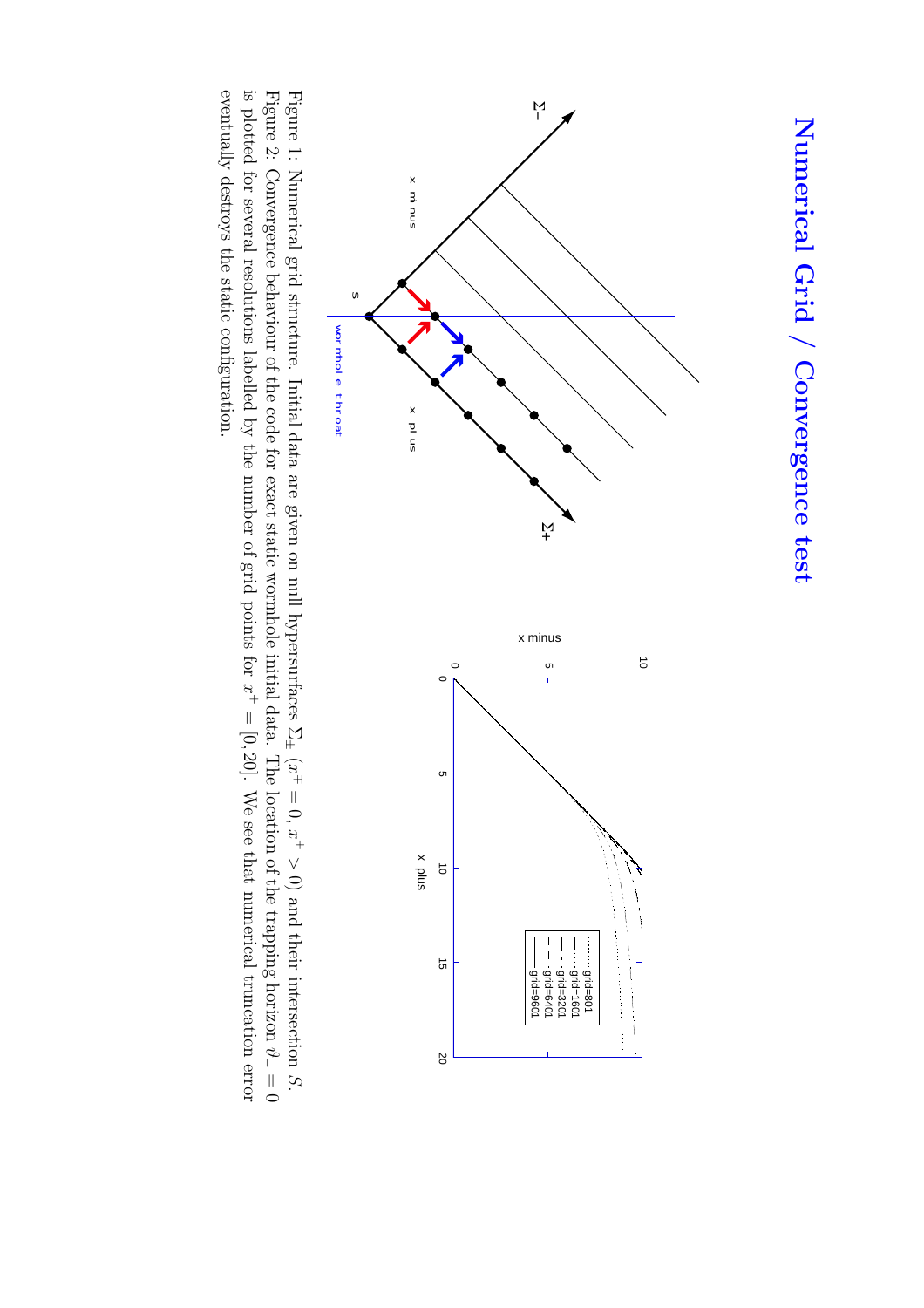



Figure 2: Static wormholeconfigurationobtained with the highest resolutioncalculation: (a) expansion  $\frac{\partial}{\partial t} +$ and (b) local gravitationalmass-energy E are plotted as functionsof  $(x^+, x)$ ). Note that the energy is positive and tends to zero at infinity.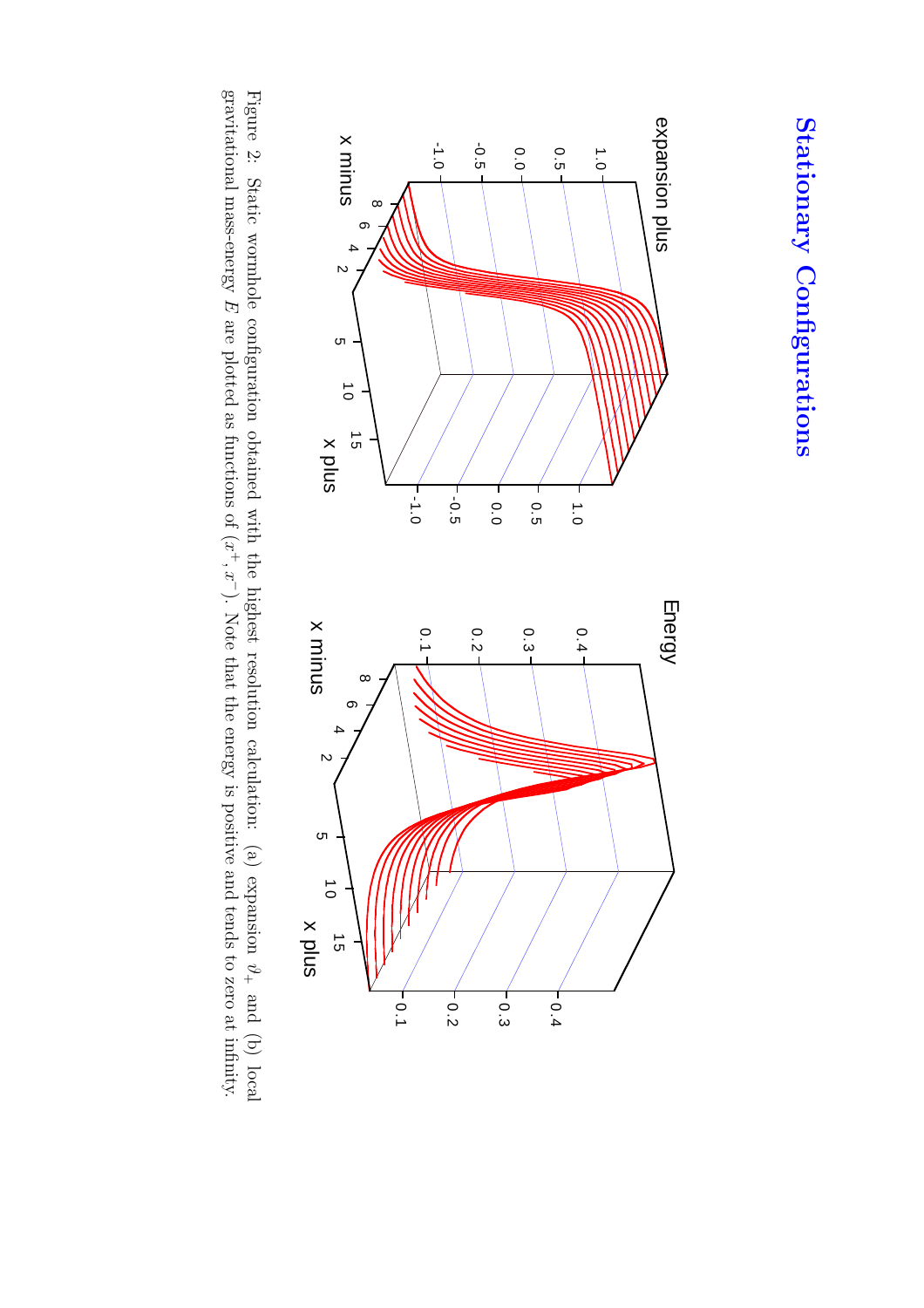

Figure 3: Horizon locations, ϑ ±  $= 0,$ for perturbed wormhole. Fig.(a) is the case we supplement the ghost field, c*a* = 0.1, and (b1) and (b2) are where we reduce the field, c*a*  $\overline{\phantom{a}}$ − 0.1 and − 0.01. Dashed lines and solid lines are  $\phi_+$  $\frac{\mathbb{I}}{\mathbb{O}}$ and ϑ −  $\frac{\mathbb{I}}{\mathbb{O}}$ respectively. In all cases, the pulse hits the wormholethroat at  $(x^+, x)$  $) = (3, 3).$  A 45° counterclockwiserotation of the figure correspondsto a partial Penrose diagram.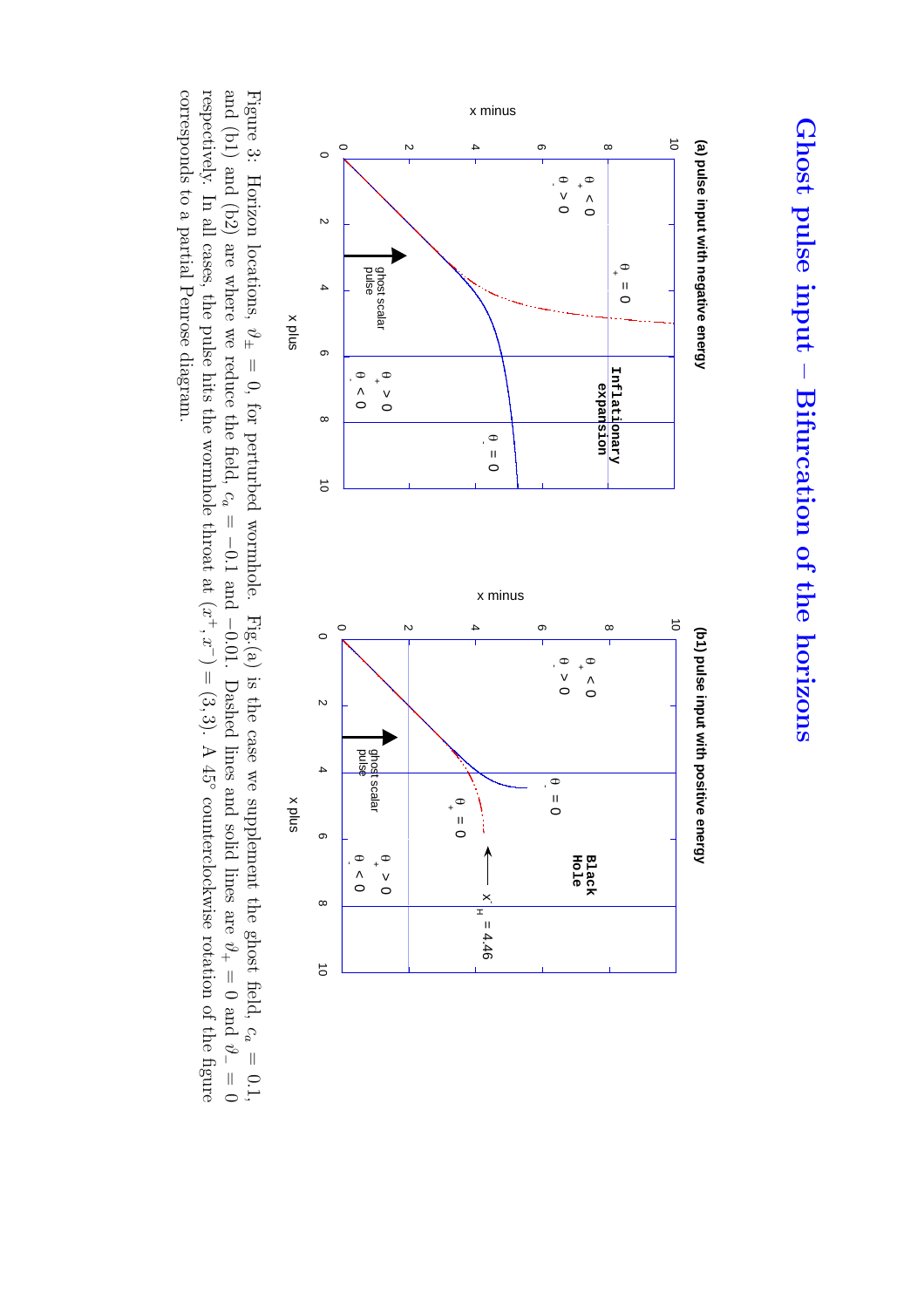

Figure 4: Partial Penrose diagram of the evolved space-time.

Figure 6: Areal radius r apsorthe "throat"  $\vec{x}_+$  $\overline{\phantom{a}}$  $\approx$ , plotted as a function of proper time.Additional negative energy causes inflationaryexpansion, while reduced negative energy causes collapse to a black hole and central singularity.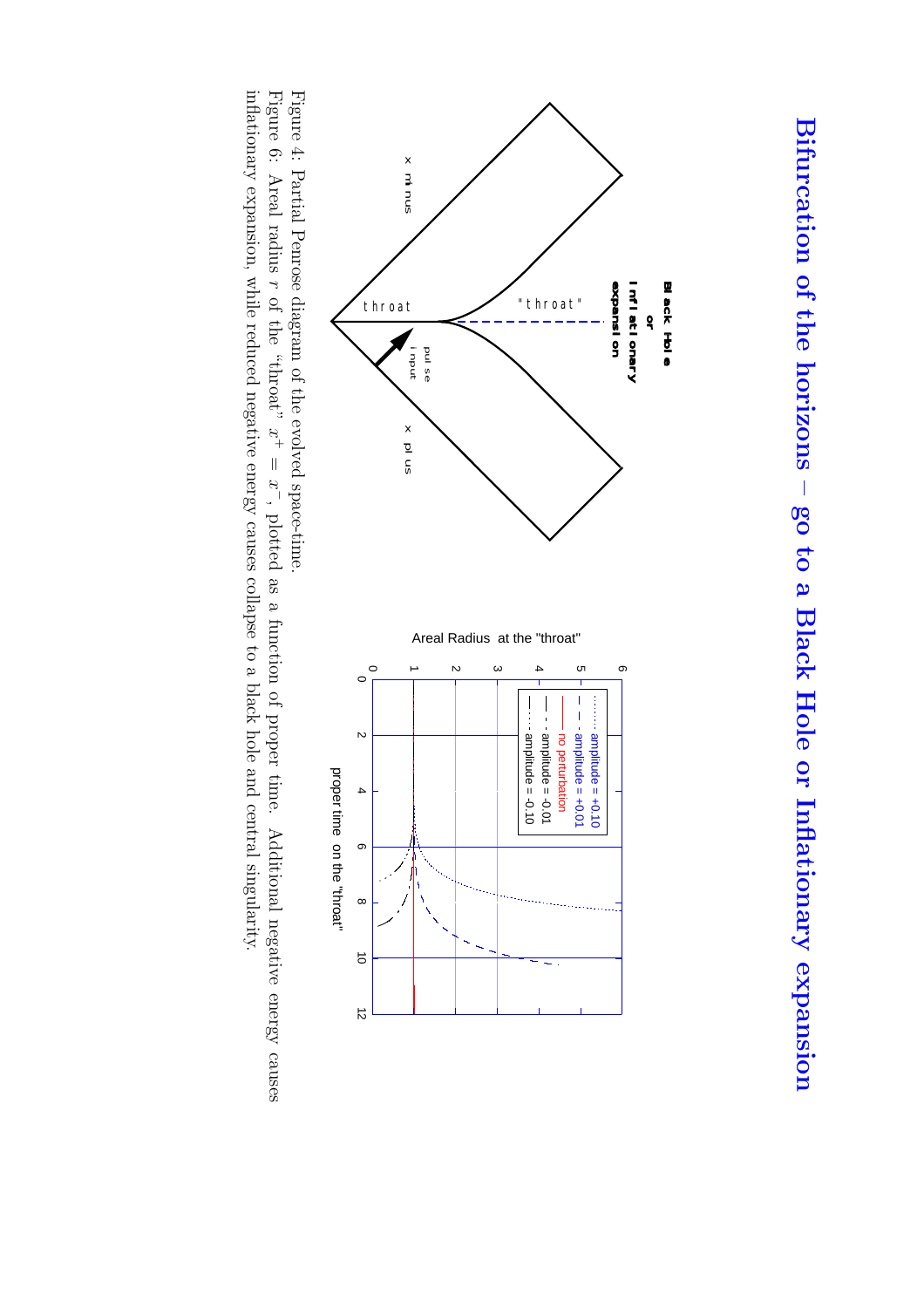

Figure 7: Energy  $E(x^+,x)$ ) as a function of  $\widetilde{\tau}$ , for  $\vec{x}_+$ = 12, 16, 20. Here c*a* is (a) 0.05, (b1) − 0.1 and (b2) − 0.01. The energy for different  $\vec{x}_+$ coincides at the final horizon location  $x_H$ , indicating that the horizon quickly attains constant mass M  $\overline{\phantom{a}}$  $E(\infty, x_H^-$ ). This is the final mass of the black hole or cosmologicalhorizon.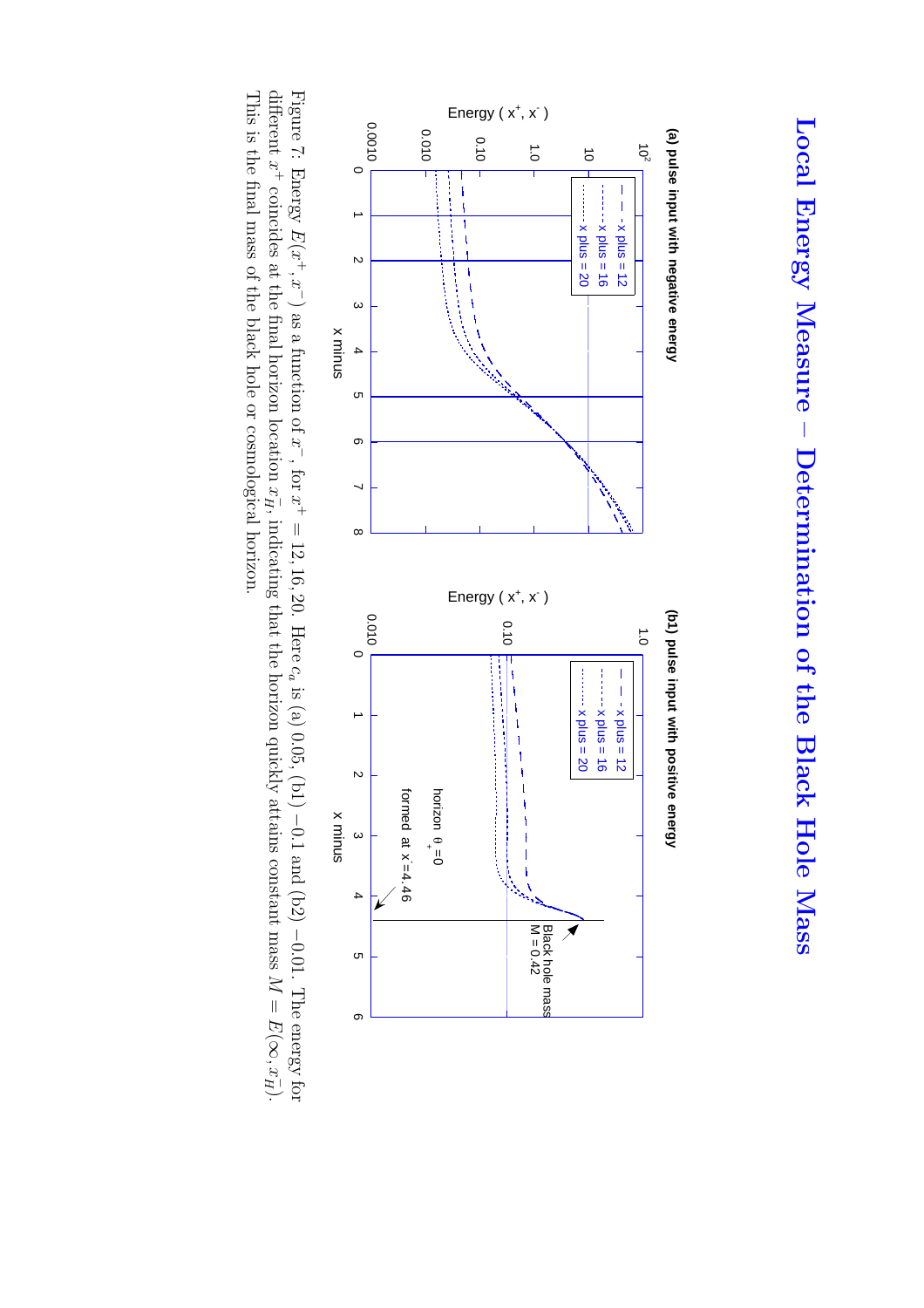

Figure 8: Relation between the initial perturbation and the final mass of the black hole.(a) The trapping horizon  $(9<sup>+</sup>)$  $\overline{0}$ coordinate, x *H* − − ు (since we fixed  $c_c$  $\overline{\phantom{a}}$ 3), versus initial energy of the perturbation,  $E_0$ . We plotted the results of the runs of c*a* =<br>10 1, ··· , 10 4 with c*b*  $=$   $3, 6,$ and 9. They lie close to one line. (b) The final black hole mass  $\gtrsim$ for the same examples. We see that M appears to reach a non-zerominimum for small perturbations.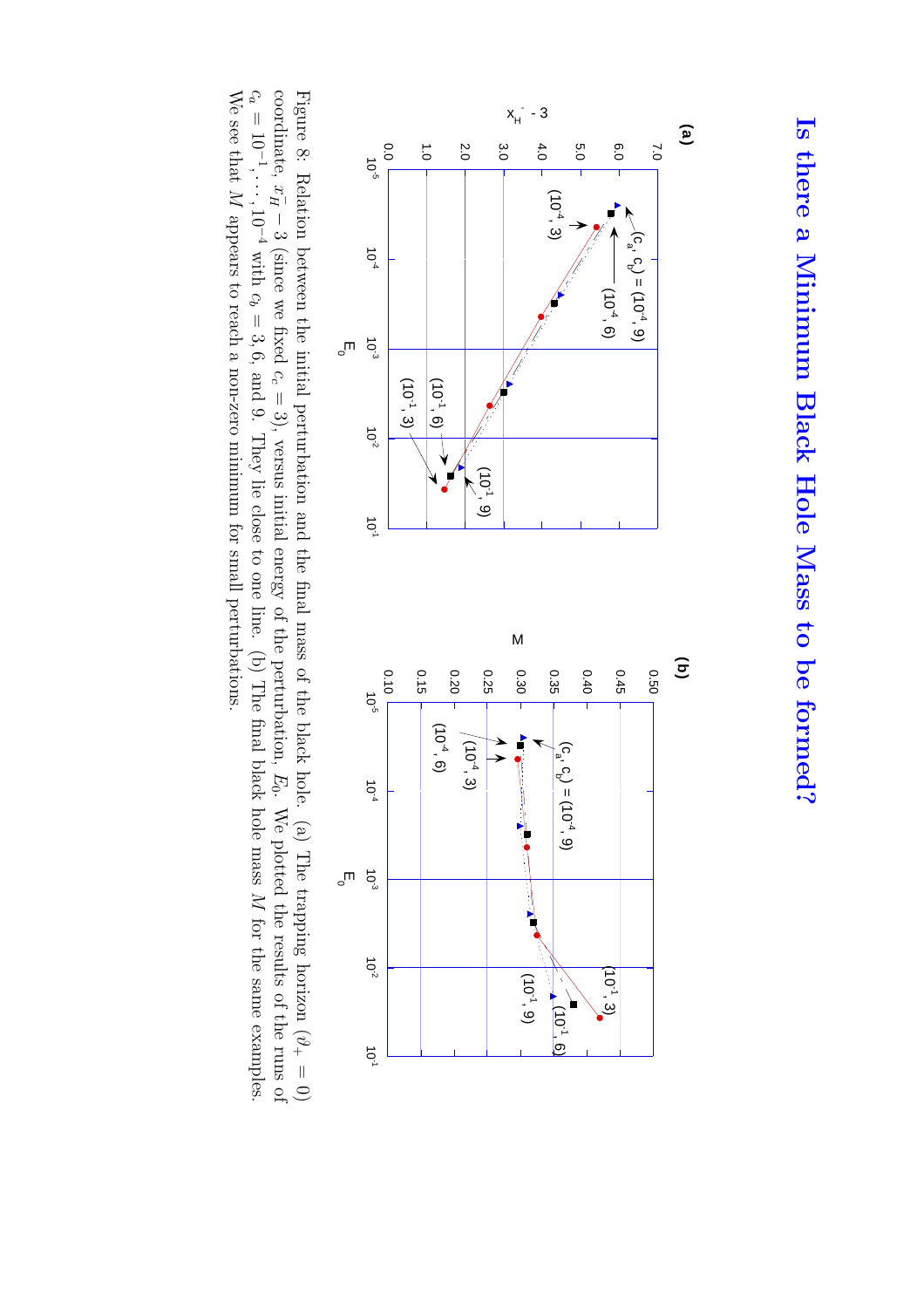

Figure 9: Evolution of a wormhole perturbed by a normal scalar field. Horizon locations: dashed lines and solid lines are  $\frac{3}{4}$  $\frac{\mathbb{I}}{\mathbb{O}}$ and ϑ−  $\overline 0$ respectively.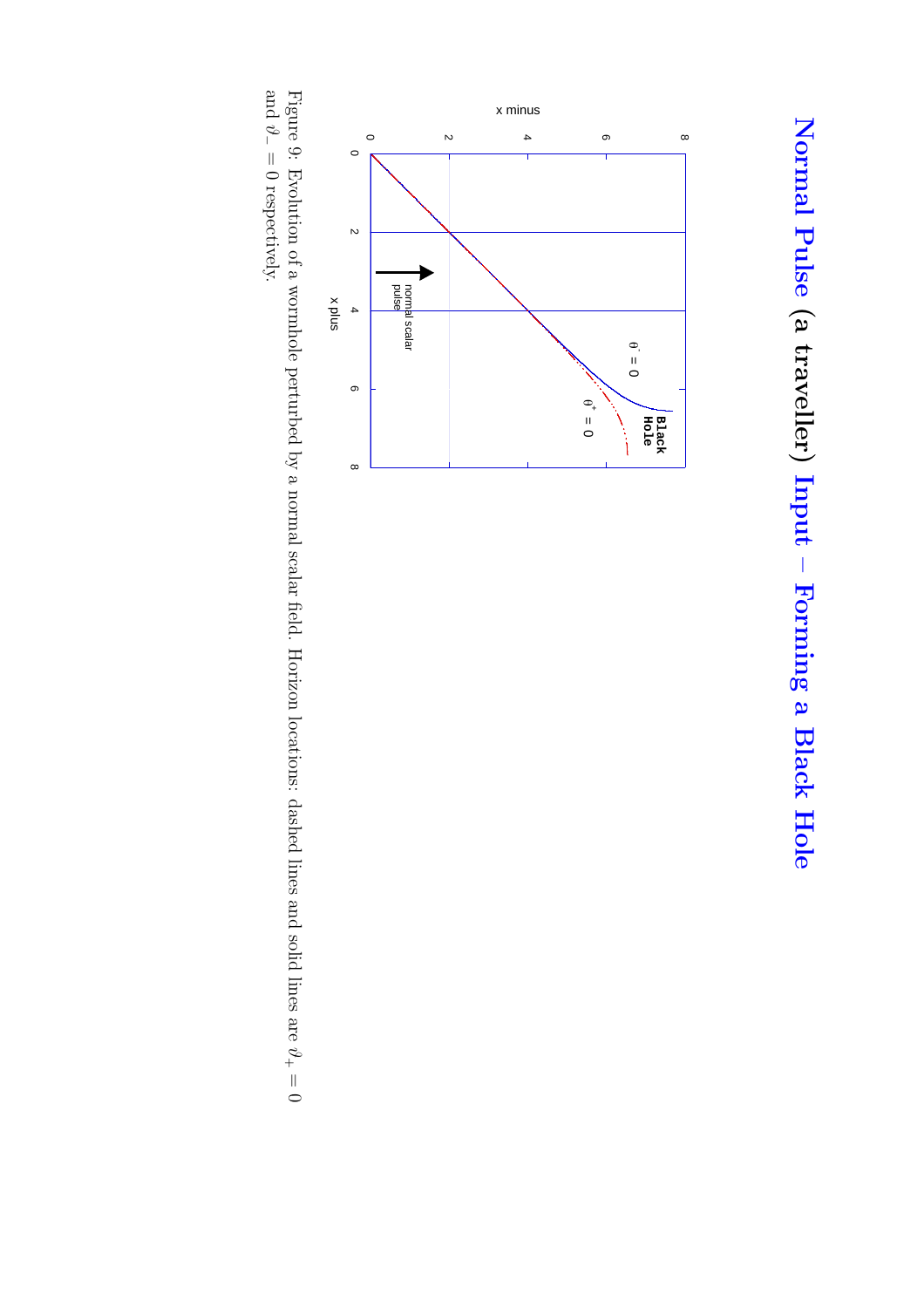

Figure 10: The same plots with Fig.**??** for the small conventionalfield pulses. (a) The trapping horizon  $(\vartheta_+$ = 0) c oordinate, x *H* − ا<br>ث (since we fixed  $\tilde{c}_c =$ 3), versus initial energy of the perturbation,  $E_0$ . We plotted the results of the runs of  $\tilde{c}_a$  $= 0.5, \cdots, 10$ with ˜c*b*  $= 3, 6,$  and 9. They lie close to one line. (b) The final black hole mass  $\gtrsim$ for the same examples.

r.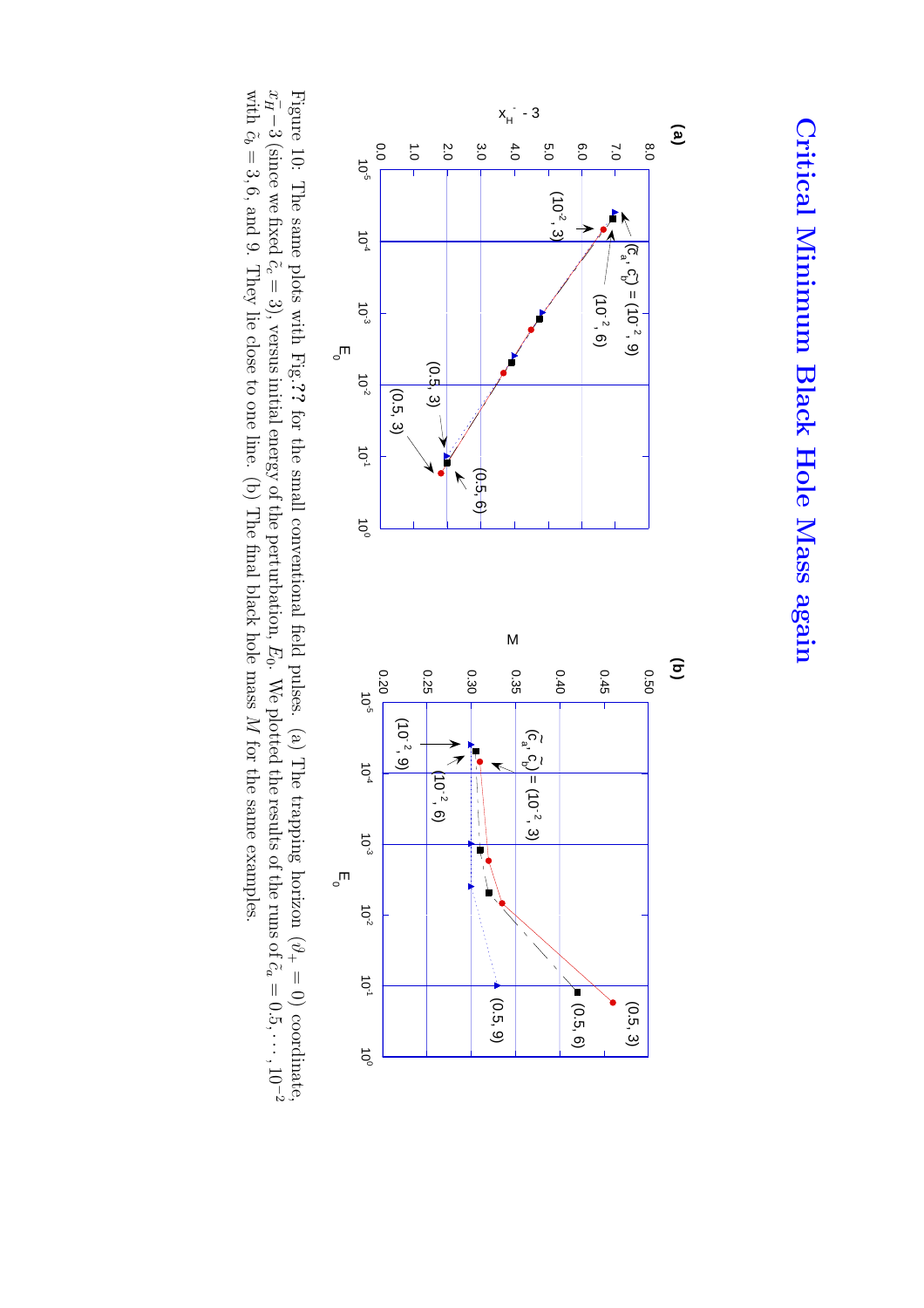## **Travel through a Wormhole – with MaintenaceOperations!**



of wormhole throat. The travellerspulse are commonly expressed with a normal scalar field pulse,  $(\tilde{c}_a, \tilde{c}_b, \tilde{c}_c)$  = Figure 11: A trial of wormholemaintenance. After a normal scalar pulse, we signalled a ghost scalar pulse to extend the life  $(+0.1, 6.0, 2.0).$ Horizon locations  $\frac{3}{4}$  $\overline 0$ are plotted for three cases:

(A) no maintenancecase (results in a black hole),

(B) with maintenancepulse of  $(c_a, c_b, c_c) = (0.02390, 6.0, 3.0)$  (results in an inflationaryexpansion),

(C) with maintenancepulse of  $(c_a, c_b, c_c) = (0.02385, 6.0, 3.0)$  (keep stationary structureupto the end of this range).